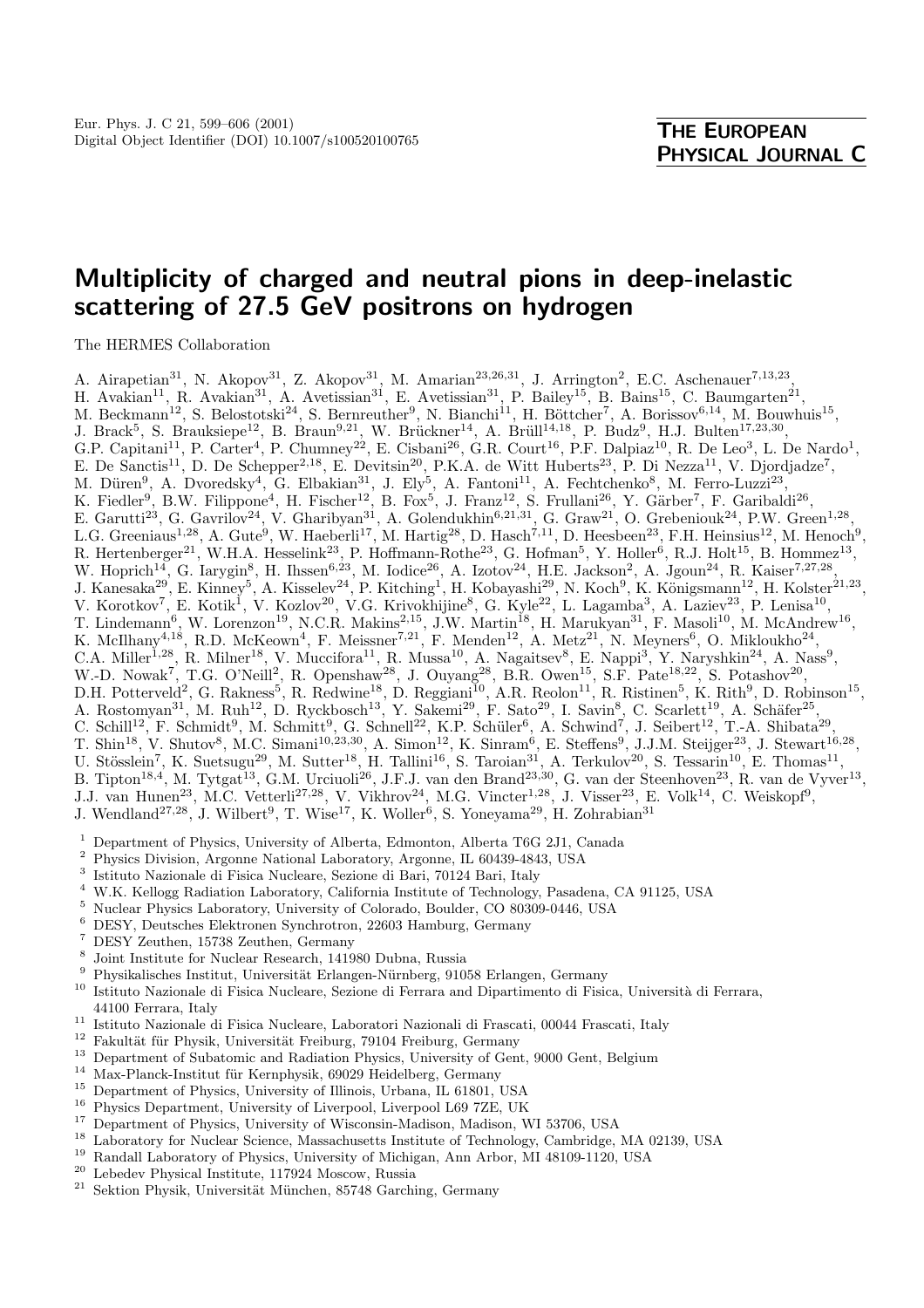- <sup>22</sup> Department of Physics, New Mexico State University, Las Cruces, NM 88003, USA<br><sup>23</sup> Nationaal Instituut voor Kernfysica en Hoge-Energiefysica (NIKHEF), 1009 DB Ar
- <sup>23</sup> Nationaal Instituut voor Kernfysica en Hoge-Energiefysica (NIKHEF), 1009 DB Amsterdam, The Netherlands<br><sup>24</sup> Petersburg Nuclear Physics Institute, St. Petersburg, Catchina, 188350 Bussia
- <sup>24</sup> Petersburg Nuclear Physics Institute, St. Petersburg, Gatchina, 188350 Russia<br><sup>25</sup> Institut für Theoretische Physik IInversität Regensburg, 93040 Regensburg, G
- <sup>25</sup> Institut für Theoretische Physik, Unversität Regensburg, 93040 Regensburg, Germany<br><sup>26</sup> Istituto Nazionale di Fisica Nucleare, Sezione Roma 1 Gruppo Sanità and Physics Lab
- Istituto Nazionale di Fisica Nucleare, Sezione Roma 1 Gruppo Sanità and Physics Laboratory, Istituto Superiore di Sanità, 00161 Roma, Italy
- <sup>27</sup> Department of Physics, Simon Fraser University, Burnaby, British Columbia V5A 1S6, Canada<br><sup>28</sup> TRHJME Venequer, British Columbia V6T 2A3, Canada
- <sup>28</sup> TRIUMF, Vancouver, British Columbia V6T 2A3, Canada<br><sup>29</sup> Department of Physics, Tokyo Institute of Technology, Tok
- <sup>29</sup> Department of Physics, Tokyo Institute of Technology, Tokyo 152, Japan<br><sup>30</sup> Department of Physics and Astronomy, Ville University 1081 HV Ameri
- $\frac{30}{31}$  Department of Physics and Astronomy, Vrije Universiteit, 1081 HV Amsterdam, The Netherlands<br> $\frac{31}{31}$  Verovan Physics Institute 375036 Verovan Armenia
- <sup>31</sup> Yerevan Physics Institute, 375036, Yerevan, Armenia

Received: 2 April 2001 / Revised version: 27 June 2001 / Published online: 7 September 2001 –  $\odot$  Springer-Verlag / Società Italiana di Fisica 2001

**Abstract.** Measurements of the individual multiplicities of  $\pi^+$ ,  $\pi^-$  and  $\pi^0$  produced in the deep-inelastic scattering of 27.5 GeV positrons on hydrogen are presented. The average charged pion multiplicity is the same as for neutral pions, up to  $z \approx 0.7$ , where z is the fraction of the energy transferred in the scattering process carried by the pion. This result (below  $z \approx 0.7$ ) is consistent with isospin invariance. The total energy fraction associated with charged and neutral pions is  $0.51 \pm 0.01$ (stat.)  $\pm 0.08$  (syst.) and  $0.26 \pm 0.01$ (stat.)  $\pm 0.04$ (syst.), respectively. For fixed z, the measured multiplicities depend on both the negative squared four momentum transfer  $Q^2$  and the Bjorken variable x. The observed dependence on  $Q^2$ agrees qualitatively with the expected behaviour based on NLO-QCD evolution, while the dependence on  $x$ is consistent with that of previous data after corrections have been made for the expected  $Q^2$ -dependence.

#### **1 Introduction**

The semi-inclusive production of pseudoscalar mesons in Deep-Inelastic Scattering (DIS) is a good tool to test the quark-parton model and QCD. A schematic diagram and the relevant variables for the process are shown in Fig. 1. In the proton rest frame, the energy of the exchanged virtual photon  $\gamma^*$  is  $\nu = E - E'$  (E and E' being the energies of the incident and scattered positrons respectively), while its squared four-momentum is  $-Q^2$ . The quantity  $x = Q^2/2M\nu$ , where M is the proton mass, is the fraction of the light-cone momentum of the nucleon carried by the struck quark. The parton distribution function  $q_f$ describes the momentum distribution of quarks in the nucleon, while the fragmentation function  $D_f^{\pi}$  is a measure of the probability that a quark of flavour  $f$  fragments into a pion of energy  $E_{\pi} = z\nu$ . The quantity  $d\sigma_f$  is the crosssection for the absorption of the virtual photon by the struck quark. The quantity of interest in this paper is the pion differential multiplicity, or the number  $(N^{\pi})$  of pions produced in DIS, normalised to the total number  $(N_{DIS})$ of inclusive DIS events  $(e + p \rightarrow e' + X)$ . In the QCD improved quark-parton model, it is given by the expression:

$$
\frac{1}{N_{DIS}(Q^2)} \frac{dN^{\pi}(z, Q^2)}{dz}
$$
\n
$$
= \frac{\sum e_f^2 \int_0^1 dx \, q_f(x, Q^2) D_f^{\pi}(z, Q^2)}{\sum_f e_f^2 \int_0^1 dx \, q_f(x, Q^2)},
$$
\n(1)

where the sum is over quarks and antiquarks of flavour f, and  $e_f$  is the quark charge in units of the elementary charge. Perturbative QCD calculations in leading [1, 2] and next-to-leading order [3–9] suggest a significant



**Fig. 1.** Semi-inclusive pion electroproduction diagram

 $Q^2$ -dependence of the fragmentation process. These QCD expectations have been verified by experimental results of hadron production in  $e^+e^-$  collisions (see references to experiments in [7–9]), and in lepton-nucleon scattering at large  $\nu$  and  $\dot{Q}^2$  [10–17]. Data with pions identified in the final state are also available [18–22]. This paper presents measurements at lower  $Q^2$  of multiplicities for both charged and neutral pions as a function of the variable z in the range  $0.1 \leq z \leq 0.9$ . This study of the  $Q^2$ -dependence above 1 GeV<sup>2</sup> provides new and precise information on the scaling violation of the pion fragmentation process at relatively small values of  $W$  (3.1 GeV)  $\leq W \leq 6.6$  GeV) [23]; W is the invariant mass of the virtual-photon + proton system.

Evidence for an additional  $x$  or  $W$  dependence of the multiplicities has been seen by previous experiments [10– 12]. This has been ignored in the formalism leading to (1). The multiplicities measured at HERMES were also studied as a function of  $x$  to determine whether they show a similar behaviour. Also, charged and neutral pion multiplicities are compared as a test of isospin invariance.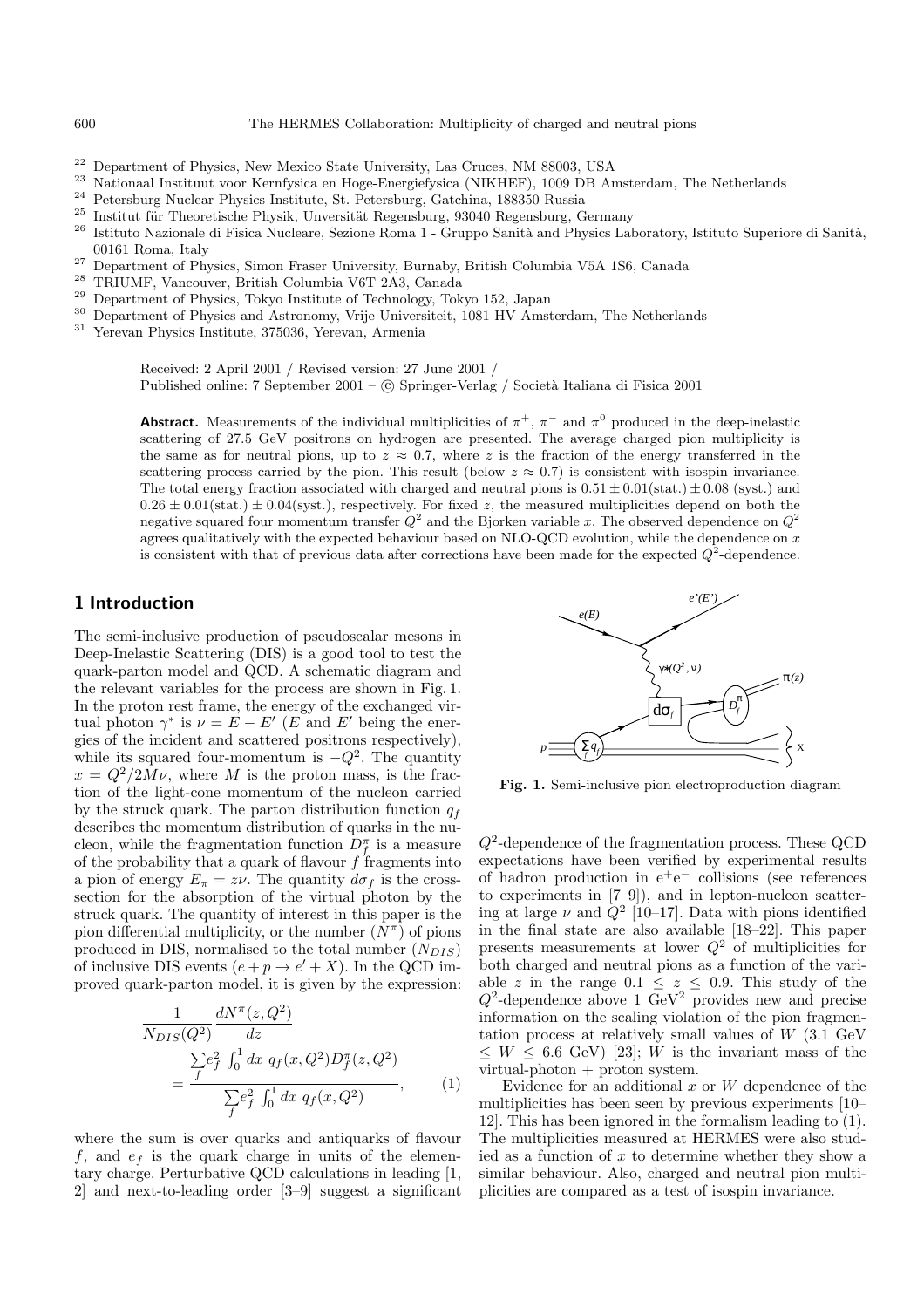### **2 Experiment**

The measurements described here were performed with the HERMES spectrometer [24] using the 27.5 GeV positron beam stored in the HERA ring at DESY. The spectrometer consists of two identical halves above and below the positron and proton beam pipes. The beam with a typical current in the range between 10 and 35 mA was incident on a hydrogen internal gas target [25]. The data used in this analysis were collected during the 1996 and 1997 HERA beam periods. The target was operated in both unpolarised and longitudinally polarised configurations, with typical areal densities of  $8\times10^{14}$  and  $7\times10^{13}$  $\text{atoms}/\text{cm}^2$ , respectively. The data from the polarised target were analysed by averaging over the two spin orientations, producing results that are consistent with those from the unpolarised target.

The scattered positrons and any resulting hadrons were detected simultaneously by the HERMES spectrometer. The geometrical acceptance of the spectrometer is  $\pm$ (40 - 140) mrad in the vertical direction and  $\pm$ 170 mrad in the horizontal direction.

The identification of the scattered positron was accomplished using a gas threshold Cerenkov counter, a transition radiation detector, a scintillator hodoscope preceded by two radiation lengths of lead (preshower counter), and an electromagnetic calorimeter. This system provided positron identification with an average efficiency of 98% and a hadron contamination of less than 1%. Events were selected by imposing the kinematic restrictions  $Q^2 \geq$ 1 GeV<sup>2</sup> and  $y \le 0.85$ , where  $y = \nu/E$  is the virtual photon fractional energy.

The Čerenkov counter was filled with a mixture of  $70\%$ nitrogen and 30% perfluorobutane  $(C_4F_{10})$ , providing a momentum threshold of 3.8, 13.6 and 25.8 GeV for pions, kaons, and protons respectively. The momentum was restricted to the range between 4.5 GeV and 13 GeV in the data analysis to eliminate possible kaon or proton contamination of the charged pion sample. The contribution from the inefficiency of the Cerenkov detector to the systematic uncertainty on the charged pion multiplicities was evaluated to be 3.2% [26].

The electromagnetic calorimeter is composed of 840 F101 lead glass blocks [27], and provided neutral pion identification by the detection of the two neutral clusters from two-photon  $\pi^0$  decay. Each of the two clusters was required to have an energy  $E_{\gamma} \geq 1.4 \text{ GeV}$ . The measurement of both the energies  $(\widetilde{E}_{\gamma1}$  and  $E_{\gamma2})$  and the relative angle  $(\Theta_{\gamma\gamma})$  of the two photons allowed the reconstruction of the invariant mass  $m_{\gamma\gamma} = \sqrt{4E_{\gamma1}E_{\gamma2}\sin^2(\Theta_{\gamma\gamma}/2)}$ . A typical measured spectrum of  $m_{\gamma\gamma}$  is shown in Fig. 2. The distribution is centered at  $m_{\gamma\gamma} = 0.1348 \pm 0.0008$  GeV. The good  $\pi^0$  mass resolution of about 0.012 GeV allowed a safe background subtraction. The background was evaluated in each kinematic bin by fitting the invariant mass spectrum with a Gaussian plus a polynomial that reproduces well the shape of the background due to uncorrelated photons. The relevant contribution to the systematic uncertainty is less than 2%. It was evaluated by repeating the fitting

**Fig. 2.** Two-photon invariant mass spectrum. The solid line is a fit with a Gaussian plus a polynomial. The dashed line represents the background only

procedure for different ranges and with polynomials of different order [23]. The number of  $\pi^0$  detected was obtained by integrating the peak corrected for background, over the range  $\pm 2.5\sigma$  around the centroid of the Gaussian.

In order to exclude effects from nucleon resonances as well as kinematic regions with inadequate geometrical acceptance, the additional requirement  $W^2 \geq 10 \text{ GeV}^2$  was imposed for this analysis. This also helps to select hadrons originating from fragmentation of the struck quark, by excluding the kinematic region in which current and target fragments are not well separated. Fragments from the target remnant are already strongly reduced due to the forward angle acceptance of the HERMES spectrometer.

After background subtraction and data quality plus kinematic cuts, a total of  $4.2 \times 10^5$  ( $1.3 \times 10^5$ ) semi-inclusive charged (neutral) pions were considered in the analysis.

The HERMES Monte Carlo program (HMC) was used to evaluate the detection probability for pions produced in DIS events. HMC is based on the LEPTO event generator [28], the LUND fragmentation model [29], and on the GEANT3 code for the simulation of the detector response [30]. The LUND parameters were adjusted to fit various kinematic distributions from HERMES semi-inclusive data [31]. As an example, Fig. 3 shows comparisons between the measured energy spectra of charged and neutral pions and the relevant HMC simulations. The agreement in the shape of the spectra is reasonable. The energy range of the charged pions is smaller than for neutral pions due to the stronger kinematic restriction imposed on the data to ensure good charged pion identification.

The detection probability of the pions produced in detected DIS events is shown as a function of  $z$  in Fig. 4. This quantity was computed using HMC to account for effects from pion losses due to the finite angular acceptance of the spectrometer, from detector inefficiencies, and from fiducial cuts imposed in the data analysis. A probability

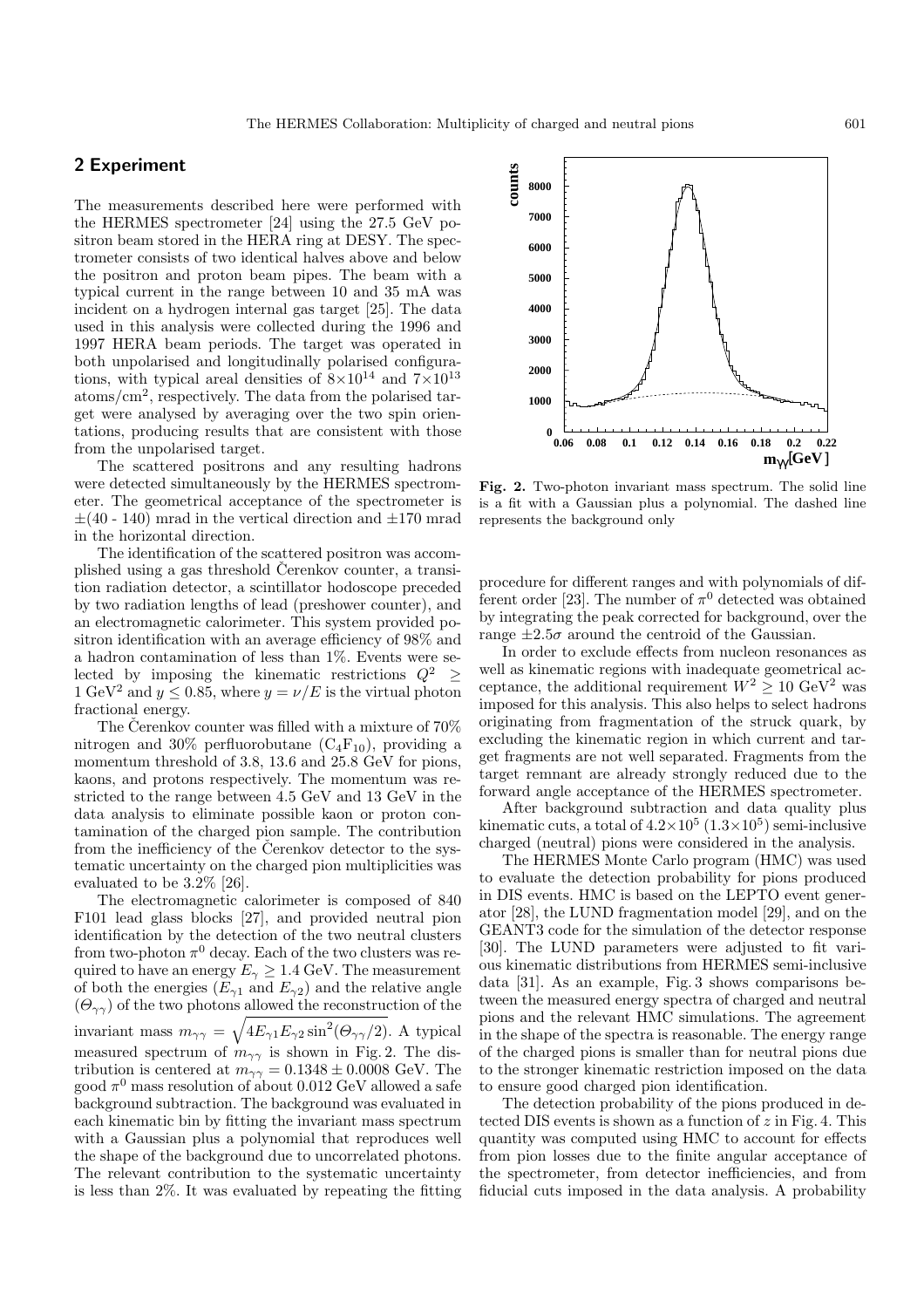

**Fig. 3.** Comparison between the measured and simulated pion energyspectra. Filled circles (triangles) are the neutral (charged) pion measurements. The histograms are the simulated spectra for neutral (dashed line) and charged (full line) pions. All spectra have been normalized to unit area



Fig. 4. Detection probability as a function of z for charged (triangles) and neutral (circles) pions when the DIS positron is detected

up to ∼40% is obtained for charged pions in the intermediate and high z-region. At low z the detection probability for charged pions is further reduced due to the restriction on the pion momentum range. The probability for neutral pions is lower due to the need to detect both of the decay photons. Since the angle of these two photons is correlated with the  $\pi^0$  energy, the detection probability strongly increases with z, reaching  $\sim$ 18% in the highest z-bin. The positron detection probability does not affect the multiplicity defined in (1). Smearing by instrumental resolution of the positron kinematics in the various  $\nu$ -bins was included in the Monte Carlo. This effect also leads to migration of events in z. Corrections due to smearing vary from ∼2% in the lowest z-bin to 30-35% in the highest z-bin. The systematic uncertainty on the multiplicities due to the detection probability (including smearing) is 7.5% (4.5%) for neutral (charged) pions. It was evaluated with HMC by drastically restricting the geometrical cuts or the allowed ranges of the relevant kinematic variables. The multiplicities plotted in this paper were corrected for the effects described above.

Radiative corrections for internal bremsstrahlung processes were applied. These corrections range from ∼3% in the lowest z-bin to ∼15% in the highest z-bin, and result in a systematic uncertainty on the multiplicities of less than 1%. Radiative corrections for external bremsstrahlung processes in the target were found to be negligible due to the small thickness of the hydrogen gas target [32].

It has been determined from Monte Carlo studies that diffractive production of pions is negligible  $(< 2\%)$  in the HERMES kinematic range, and so no correction was made for this contribution.

#### **3 Results**

Under the assumption of isospin invariance, the quarkparton model predicts that the multiplicity for neutral pions is equal to the average of those for positive and negative pions. Specifically, the fragmentation function  $D_f^{\pi^0}$  is assumed equal to the average of the two charged pion fragmentation functions  $D_f^{\pi^+}$  and  $D_f^{\pi^-}$ , because the quark content of the  $\pi^0$  is the same as the average of  $\pi^+$ and  $\pi^{-1}$ . The multiplicities  $\frac{1}{N_{DIS}} \frac{dN^{\pi^0}}{dz}$  and  $\frac{1}{N_{DIS}} \left[ \frac{dN^{\pi^+}}{dz} + \right]$  $\frac{dN^{\pi^-}}{dz}$  |/2, are plotted as a function of z in Fig. 5a. Numerical values are given in Table 1, where the individual multiplicities for  $\pi^+$  and  $\pi^-$  are also listed, along with the ranges and average values of the relevant kinematic variables. Both data sets in Fig. 5a show a strong decrease with the z variable that can be parameterized with the expression [7]

$$
\frac{1}{N_{DIS}} \frac{dN^{\pi}}{dz} = N z^{\alpha} (1 - z)^{\beta}.
$$
 (2)

The dashed curve shown in Fig. 5a is a  $Q^2$  independent fit to the  $\pi^0$  data using the above expression ( $N = 0.335$ ,  $\alpha = -1.371, \beta = 1.167$ . Also shown in Fig. 5a is another  $Q^2$ -independent parameterization using the independent fragmentation model. The coefficients of this parameterization were obtained in Ref. [33] by tuning on old data at  $Q^2$ -values close to that of HERMES (see [33] for references to these data). This parameterization reproduces the behaviour of the present data fairly well, apart from the high z-region. As expected from isospin invariance, the agreement between the data for neutral and charged pions is excellent, at least up to  $z \sim 0.70$  as shown by the ratio

$$
{}^{1} \pi^{0} = \frac{1}{\sqrt{2}} (u\bar{u} - d\bar{d}); \pi^{+} = u\bar{d}; \pi^{-} = d\bar{u}
$$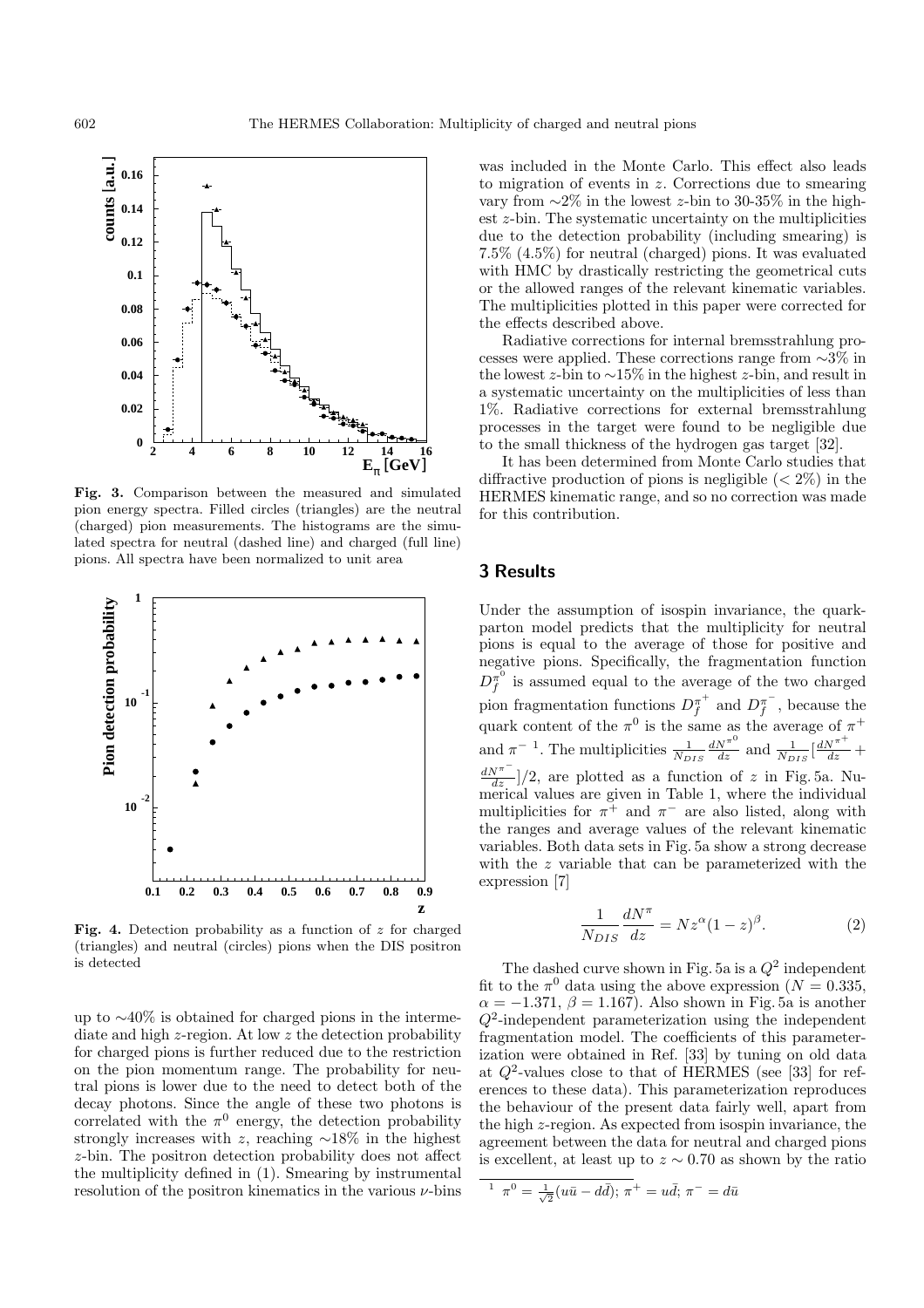in Fig. 5b, which is consistent with unity below  $z \sim 0.70$ . The verification of isospin invariance agrees with the conclusion from earlier studies by BEBC, which used neutrino scattering [16, 17], and by EMC [18]. In the latter analysis, however, charged hadrons were compared with neutral pions. The current data show that at higher z, the multiplicity is larger for charged pions than for neutral pions. This difference suggests a possible contribution, via the radiative tail and instrumental resolution, from exclusive processes (e.g.  $\gamma^* + p \to \pi^+ + \Delta^0$ ) where resonances affect each isospin channel differently. A recent calculation [34] of hard exclusive electroproduction indeed predicts an enhancement of charged over neutral pion production of roughly an order of magnitude. Higher twist processes could also play a role at high  $z$  [35]. Furthermore, E665 sees a significant contribution from diffractive processes at  $x_F > 0.75$ <sup>2</sup>, although the kinematics of this experiment, notably  $W$ , are very different [15]. The excess of charged over neutral pions at high z is being investigated further.

Comparison of results obtained with unpolarised and polarised targets and of those with the top half and the bottom half of the spectrometer resulted in consistency within 3.5% and 2.5% respectively. It should be noted that the data sets for charged and neutral pions were obtained with very different event reconstruction procedures, detection efficiencies and background conditions. Hence the contributions to the systematic uncertainty are quite different for the two cases. The overall systematic uncertainty was estimated to be less than 9% (7%) for neutral (charged) pion electroproduction. The systematic uncertainty on the ratio plotted in Fig. 5b is 6%.

The fraction of the energy  $\nu$  of the virtual photon transfered to pions

$$
\int_0^1 z \frac{1}{N_{DIS}} \frac{dN^{\pi}}{dz} dz
$$
 (3)

is  $0.26 \pm 0.01$ (stat.)  $\pm 0.04$ (syst.) and  $0.51 \pm 0.01$ (stat.)  $\pm$ 0.08(syst.), for the neutral and charged cases, respectively. The corresponding number for neutral pions measured by EMC [18] is  $0.27 \pm 0.02 \pm 0.05$ . The current results indicate that the fraction of total energy carried by hadrons heavier than pions (mainly  $K^+$ ,  $K^-$ ,  $p$ ,  $\bar{p}$ ) is only ~ 23%. The integrals of (3) were evaluated by adding estimates of the contributions from the unmeasured z-regions to those from the measured z-region, the latter contributions being  $0.19 \pm 0.01$  (stat.)  $\pm 0.017$  (syst.) for neutral and  $0.28 \pm 0.01$ (stat.)  $\pm 0.02$ (syst.) for charged pions. This extrapolation was based on the z-dependence given by the fit of ref. [33] (solid line in Fig. 5a). The total systematic uncertainty includes an estimate of the error in the extrapolation evaluated by comparing these results with those obtained using the fit of (2). This contribution, 14% (13%) for charged (neutral) pions, dominates the overall systematic uncertainty. It is assumed in estimating this error that the models used are a reasonable representation of the data, even at small z. The possibility of a radically different behaviour of the multiplicities at small z is not accounted for in the systematic uncertainty.



**Fig. 5. a** Neutral (circles) and average charged (triangles) pion multiplicities. The error bars show the statistical uncertainty only. The systematic uncertainty for the charged (neutral) pions is 7% (9%). The solid line is a parameterization using the independent fragmentation model [33]. The dashed line is a fit to the present neutral pion data using the parameterization given in the text. The charged pion data have been shifted slightly in  $z$  to make them visible. **b** Ratio of neutral to average charged pion multiplicities. The systematic uncertainty on the ratio (not included in the error bar) is 6%

In Fig. 6a the HERMES results for the multiplicity of neutral pions as a function of z are compared with previous results from EMC [18] and from SLAC [19]. Figure 6b compares HERMES results for the average charged pion multiplicity with fragmentation function data from EMC [20]. The HERMES results for both neutral and charged pions are systematically higher than those from EMC. This difference can be explained by the different

The variable  $x_F$  is in practice nearly equal to z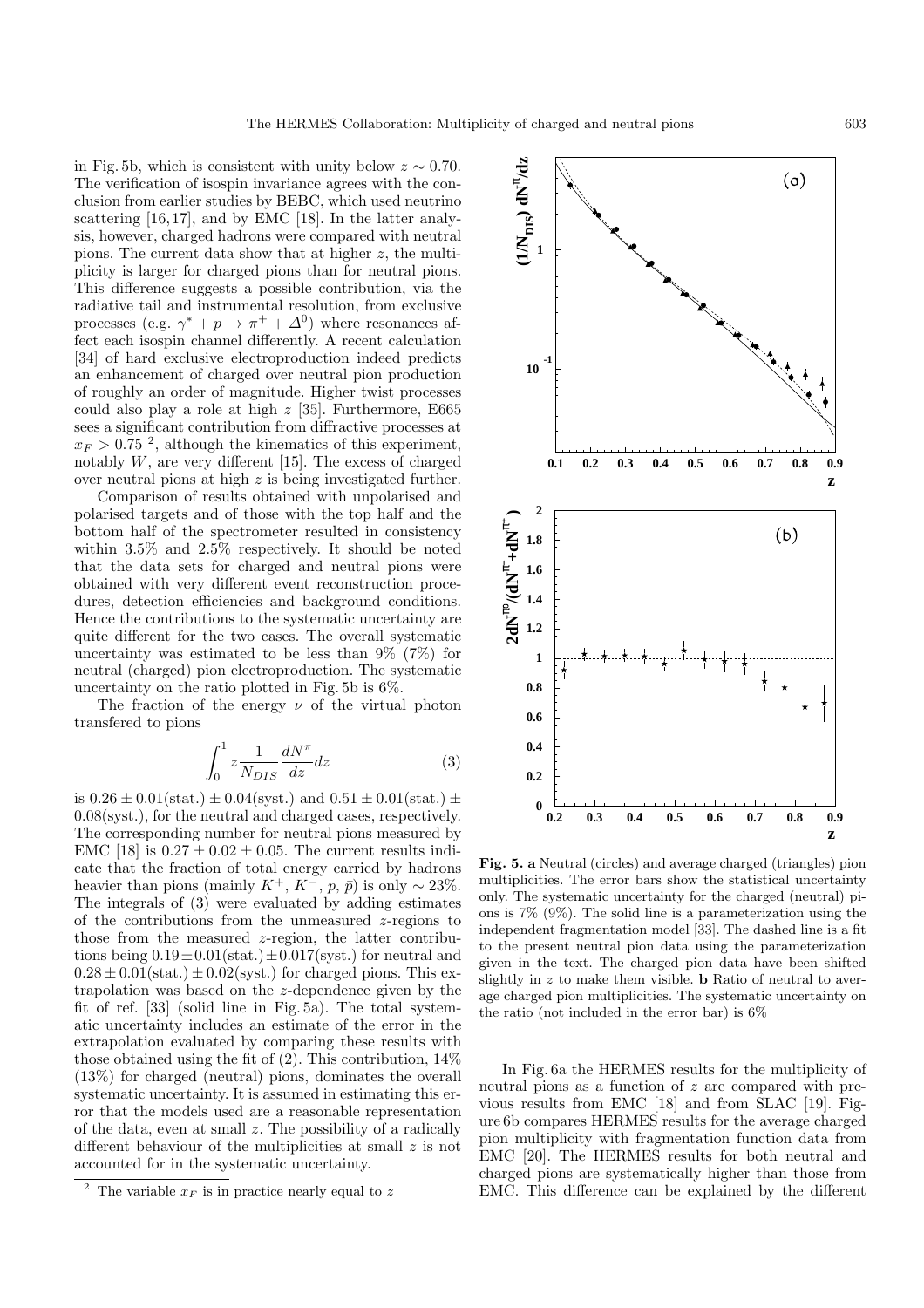**Table 1.** Measured  $\pi^0$ ,  $(\pi^+ + \pi^-)/2$ ,  $\pi^+$ , and  $\pi^-$ , multiplicities for various z-bins. The average kinematic variables for this experiment are:  $E_{beam} = 27.5 \text{ GeV}, \sqrt{s} = 7.48 \text{ GeV}, \langle Q^2 \rangle =$ 2.5 GeV<sup>2</sup>,  $\langle W^2 \rangle = 28.6 \text{ GeV}^2$ ,  $\langle \nu \rangle = 16.1 \text{ GeV}$ ,  $\langle x \rangle = 0.082$ , while the ranges are  $Q^2 = [1, \sim 15] \text{ GeV}^2$ ,  $W^2 = [10, \sim 44]$ GeV<sup>2</sup>,  $\nu = [\sim 5.4, 23.4]$  GeV, and  $x=[0.03, \sim 0.6]$ . The quoted uncertainties are statistical. The systematic uncertainty for the charged (neutral) pions is 7% (9%)

| $\boldsymbol{z}$ | $\frac{1}{N^{DIS}} N^{\pi^0}$ | $\frac{1}{NDIS}\frac{N^{\pi^+}+N^{\pi^-}}{2}$ | $\frac{1}{NDIS}N^{\pi^+}$ | $\frac{1}{N^{DIS}} N^{\pi}$ |
|------------------|-------------------------------|-----------------------------------------------|---------------------------|-----------------------------|
| 0.142            | $3.39 \pm 0.21$               |                                               |                           |                             |
| 0.223            | $1.96 \pm 0.08$               | $2.13 \pm 0.11$                               | $2.22 \pm 0.07$           | $2.04 \pm 0.08$             |
| 0.274            | $1.49 \pm 0.05$               | $1.45 \pm 0.04$                               | $1.63 \pm 0.02$           | $1.28 \pm 0.02$             |
| 0.324            | $1.075 \pm 0.038$             | $1.06 \pm 0.03$                               | $1.22 \pm 0.02$           | $0.897 \pm 0.023$           |
| 0.375            | $0.774 + 0.028$               | $0.760 + 0.022$                               | $0.906 \pm 0.017$         | $0.614 + 0.014$             |
| 0.424            | $0.563 + 0.021$               | $0.556 \pm 0.020$                             | $0.670 + 0.015$           | $0.442 + 0.013$             |
| 0.474            | $0.421 + 0.016$               | $0.437 \pm 0.016$                             | $0.532 \pm 0.011$         | $0.343 + 0.012$             |
| 0.523            | $0.342 + 0.014$               | $0.325 + 0.015$                               | $0.411 + 0.012$           | $0.239 \pm 0.009$           |
| 0.574            | $0.244 + 0.010$               | $0.246 + 0.011$                               | $0.304 \pm 0.009$         | $0.188 \pm 0.007$           |
| 0.624            | $0.192 \pm 0.010$             | $0.196 \pm 0.010$                             | $0.250 \pm 0.009$         | $0.143 \pm 0.007$           |
| 0.674            | $0.155 + 0.008$               | $0.161 + 0.009$                               | $0.198 + 0.008$           | $0.126 + 0.007$             |
| 0.724            | $0.115 + 0.007$               | $0.136 \pm 0.008$                             | $0.164 \pm 0.007$         | $0.108 \pm 0.007$           |
| 0.774            | $0.085 \pm 0.006$             | $0.106 \pm 0.010$                             | $0.137 \pm 0.007$         | $0.075 \pm 0.005$           |
| 0.825            | $0.061 \pm 0.005$             | $0.091 \pm 0.010$                             | $0.112 \pm 0.008$         | $0.069 \pm 0.007$           |
| 0.873            | $0.053 \pm 0.006$             | $0.076 \pm 0.010$                             | $0.100 \pm 0.009$         | $0.054 \pm 0.008$           |

 $Q^2$  range covered by the two experiments:  $\langle Q^2 \rangle = 2.5$ GeV<sup>2</sup> for HERMES and  $\langle Q^2 \rangle = 25$  GeV<sup>2</sup> for EMC. The  $Q^2$  range for the SLAC data is 1.8-8.5 GeV<sup>2</sup>. Similar  $Q^2$ dependent behaviour has been seen for hadrons in ref. [15]. In Figs. 7a and 7b the HERMES data have been evolved to the mean  $Q^2$  of the EMC data using an NLO model for the evolution of the fragmentation functions [9]. The agreement between the evolved HERMES data and the EMC data is much improved, especially for  $\pi^0$ , demonstrating the need for QCD corrections. The comparison of multiplicities and fragmentation functions, and perhaps to a better extent the application to multiplicities of the model for the evolution of fragmentation functions, can be justified if isospin symmetry is assumed  $(D_u^{\pi} = D_d^{\pi})$ ; where  $\pi$  represents the sum of positive and negative pions) and the strange quark contribution is neglected. In this case, the multiplicities are equivalent to the fragmentation functions. The effect of ignoring the strange quark can be inferred from a study in Ref. [26], where the effect of neglecting all sea quarks was estimated to be less than 10% (between 20% and 40%) for favoured (disfavoured) fragmentation functions. The dominance of u-quarks and the fact that the strange quark content is expected to be less than the light sea leads to the conclusion that the effect of the strange quarks should be well below 10%. On the other hand, the fact that the HERMES multiplicities are larger than the EMC fragmentation functions at low z, even after  $Q^2$  corrections (see Fig. 7b) could indicate a failure of the above approximation, which is more likely at low z.



**Fig. 6. a**  $\pi^0$  multiplicity from HERMES, EMC [18] and SLAC [19]. **b** Average charged pion multiplicity from HERMES compared to EMC fragmentation functions [20]. Onlythe statistical uncertainties are shown. The systematic uncertainties for neutral (charged) pions are  $9\%$  (7%) for HERMES,  $\leq 15\%$  for SLAC and  $\leq 13\%$  ( $\leq 10\%$ ) for EMC

The charged pion multiplicities for HERMES are plotted in Fig. 8 as a function of x in four bins of z together with data on charged hadron multiplicities from  $EMC<sup>3</sup>$ [11]. All data have been evolved to  $Q^2 = 2.5 \text{ GeV}^2$ , the average  $Q^2$  of HERMES, using the model described in the previous paragraph. The data are plotted at the measured  $x$ -value. The difference in the absolute value of the multiplicities is simply related to the fact that the HER-MES data are for pions only while the EMC data are for hadrons. A significant  $x$ -dependence is seen, which gets stronger as z increases. The mean  $Q^2$  per bin for HER-MES varies only between 2.1 and  $2.6 \text{ GeV}^2$ . The observed

<sup>3</sup> The EMC pion data are not available in the required kinematic binning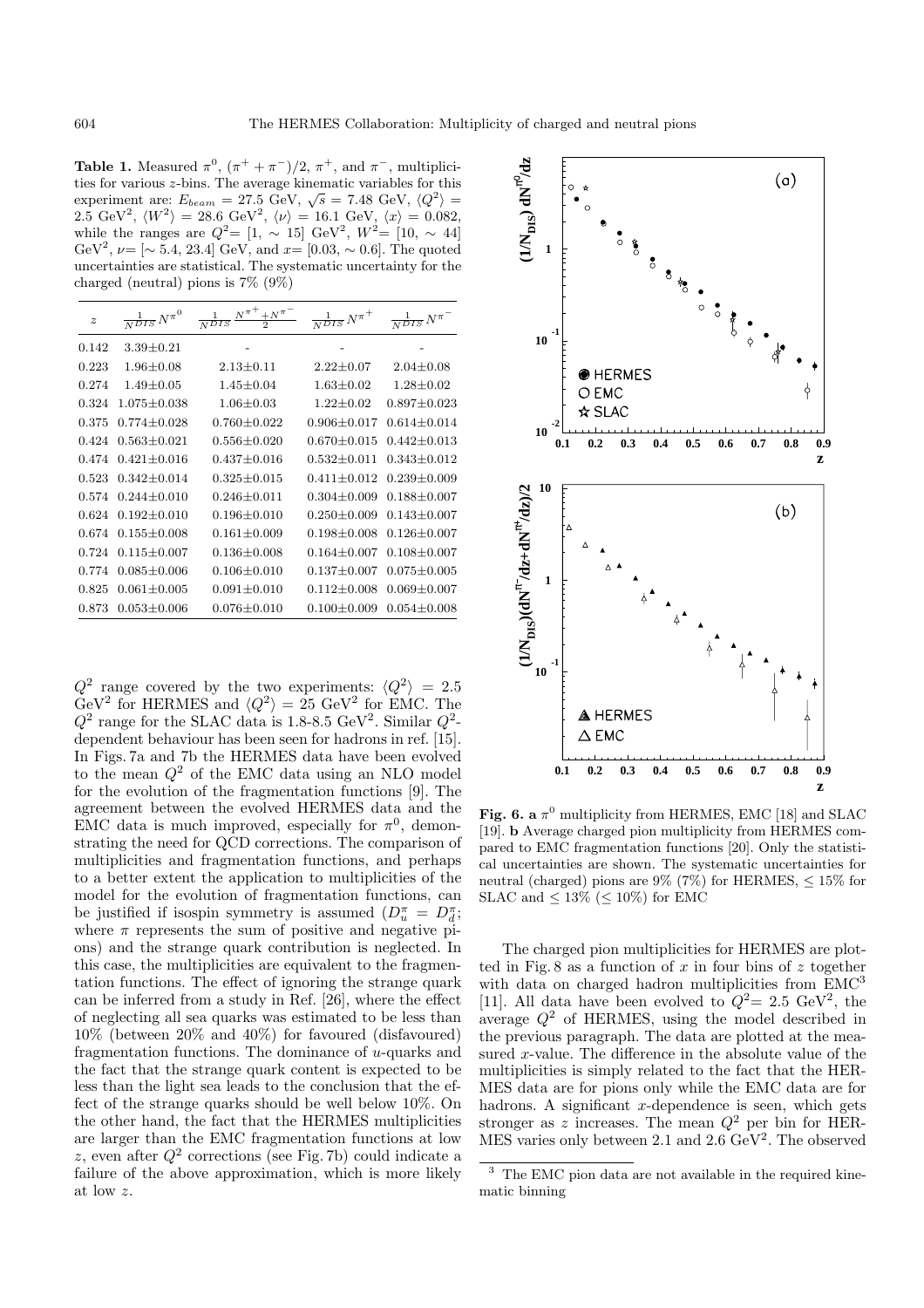

**Fig. 7.** Multiplicities for **a** neutral pions, and **b** the average of charged pions (note the EMC data for charged pions are for fragmentation functions). The HERMES results have been evolved to  $Q^2 = 25 \text{ GeV}^2$  using a NLO QCD model [9]. Only statistical uncertainties are shown. The systematic uncertainties for neutral (charged) pions are 9% (7%) for HERMES and ≤ 13% (≤ 10%) for EMC

x-dependence is therefore not generated by the  $Q^2$  correction. It is striking that the slopes in the data from both experiments are consistent even though they were measured at very different kinematics. E665 has also studied the x-dependence of hadron multiplicities [15]. While they conclude that there is no x-dependence for  $x_F > 0.1$ , these data are at lower  $x$ . In the (small) region of overlap with the HERMES data set, the E665 data do indeed show an x-dependence, although it is less pronounced.

The x-dependence is not expected to affect the  $Q^2$  evolution of the data integrated over the measured  $x$  range. This is bourne out by the good agreement after NLO-QCD corrections of the two data sets for  $\pi^0$  multiplicities in Fig. 7a. As stated earlier, the poorer agreement in



**Fig. 8.** Charged pion multiplicities  $\left(\frac{d^2 N^{\pi+}}{dx \, dz} + \frac{d^2 N^{\pi-}}{dx \, dx}\right) / \frac{dN_{DIS}}{dx}$  from HERMES (filled symbols) as a function of x in four different z-bins, compared to charged hadron multiplicities from EMC (open symbols). All data have been evolved to  $2.5 \text{ GeV}^2$ and are plotted at the measured  $x$ -value

Fig. 7b for charged pions could be due to the fact that multiplicities are compared to fragmentation functions in this case.

In order to better illustrate scaling violations in the fragmentation process, the  $Q^2$ -dependence of the data at fixed z was studied. For this analysis, only the data in the range  $0.03 \leq x \leq 0.3$  were considered, to allow for a useful range of  $Q^2$ , which is quite limited by the HER- $MES$  acceptance for certain values of x. The total (neutral plus charged) pion multiplicity is plotted for 4 different z-bins in Fig. 9. The data show a clear  $Q^2$ -dependence, especially in the high z-bins. The variation of the data with  $Q<sup>2</sup>$  (i.e. the slope of the curves) is mostly in agreement with the  $Q^2$ -evolution predicted by the NLO QCD models [7–9]. It is worth mentioning that the above calculations are based on three analyses of fragmentation functions extracted from  $e^+e^-$  data taken at center of mass energies of 29 GeV  $[7]$  and of 29 and 91 GeV  $[8, 9]$ , i.e. at much higher energies than that of the data shown in Fig. 9. The sophistication of the parameterization increases for each successive version of the model, with the solid curve representing the most recent analysis. The absolute values of the present measurements are for the most part in reasonable agreement with the QCD predictions, considering that each theoretical calculation has an uncertainty of up to 15%, the systematic uncertainty on the data is 8.5%, and that data on multiplicities are compared to a parameterization of fragmentation functions.

## **4 Conclusion**

Charged and neutral pion multiplicities in semi-inclusive deep-inelastic scattering at 27.5 GeV have been measured